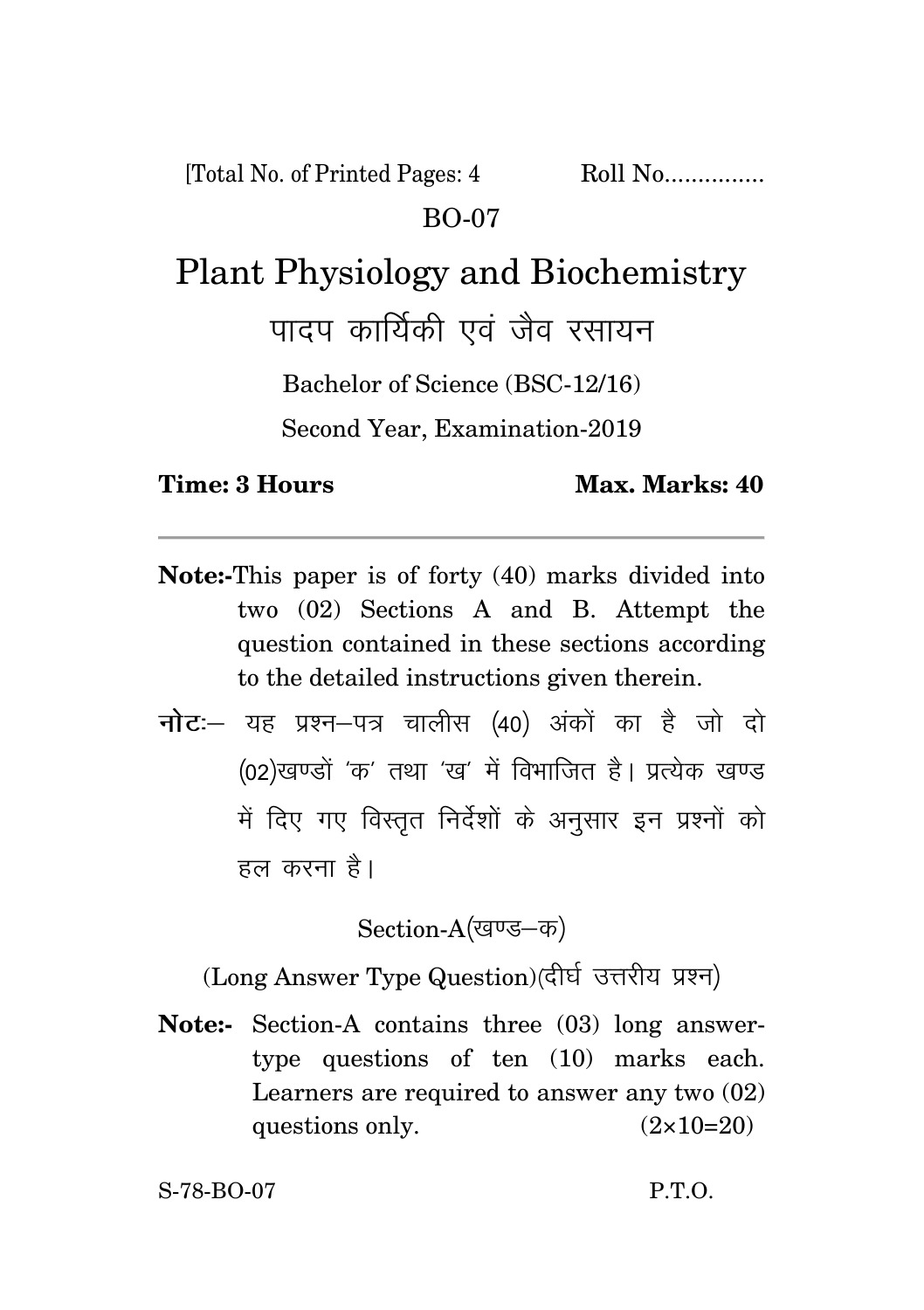- नोट :- खण्ड 'क' में तीन (03) दीर्घ उत्तरीय प्रश्न दिये गये हैं। प्रत्येक प्रश्न के लिए दस (10) अंक निर्धारित हैं। शिक्षार्थियों को इनमें से केवल दो (02) प्रश्नों के उत्तर देने हैं।
	- $\mathbf{1}$ . Describe types and process of transpiration justify that transpiration is necessary evil. वाष्पोत्सर्जन की क्रिया एवं प्रकार का वर्णन कीजिए। वाष्पोत्सर्जन एक आवश्यक बराई है। व्याख्या कीजिए।
	- Describe process and theories for translocation  $\mathfrak{D}$ of organic material. कार्बनिक पद्धार्थों के संवहन की क्रिया एवं सिद्धांतों का वर्णन कीजिए।
	- Discribe Kreb's cycle of respiration process. 3. श्वसन क्रिया के फेब्स चक्र का वर्णन कीजिए।

 $\overline{2}$ 

P.T.O.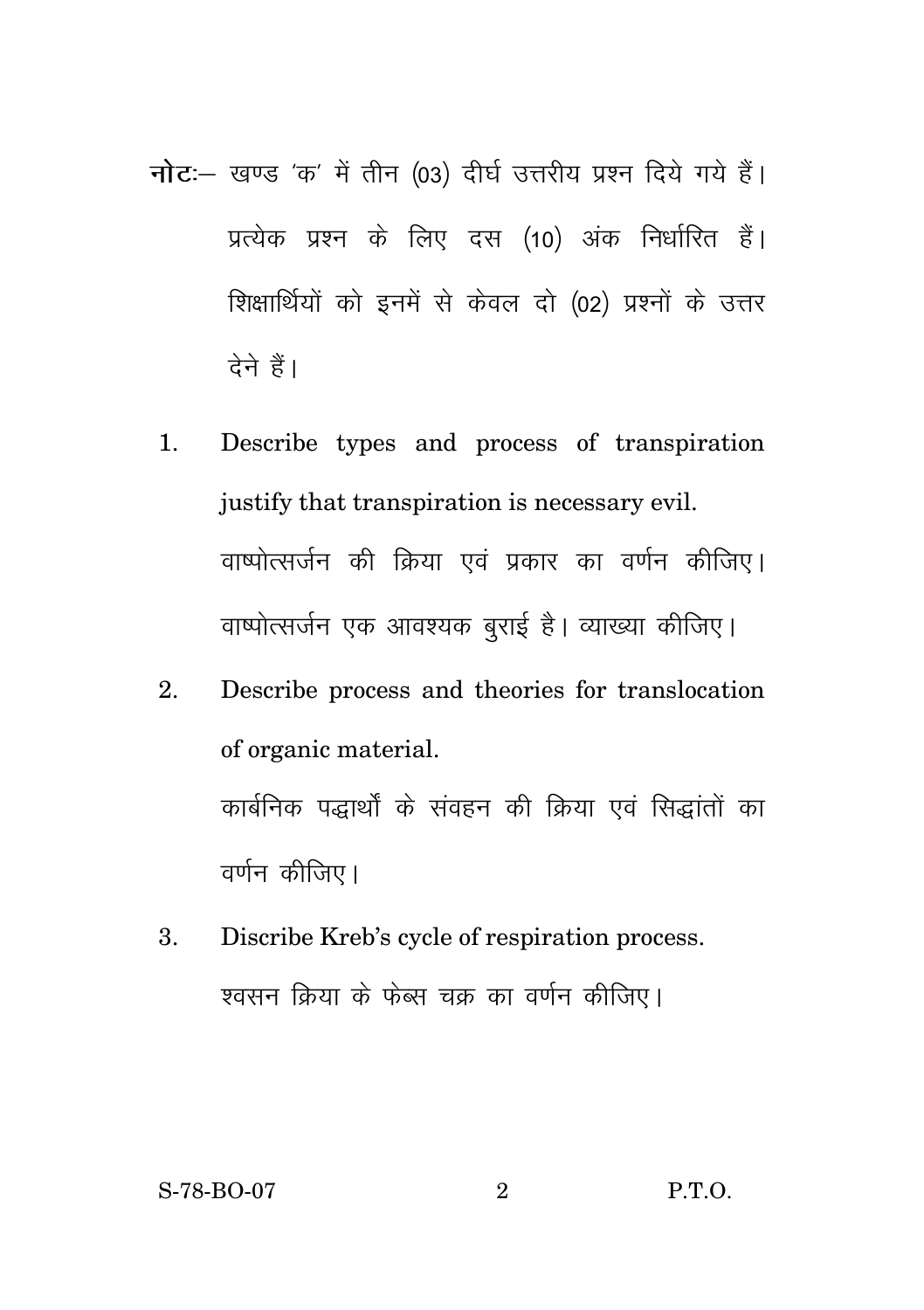Section-B (खण्ड-ख)

## (Short Answer Type Question)

(लघ उत्तरीय प्रश्न)

- **Note:-** Section-B contains six (06) short answer type questions of five (05) marks each. Learners are required to answer any four (04) questions only.  $(5 \times 4=20)$
- **नोट:** खण्ड 'ख' में छह (06) लघु उत्तरीय प्रश्न दिये गये हैं। प्रत्येक प्रश्न के लिए पाँच (05) अंक निर्धारित हैं। शिक्षार्थियों को इनमें से केवल चार (04) प्रश्नों के उत्तर देने हैं।
- 1. Describe about Osmosis process. परासरण क्रिया का वर्णन कीजिए।
- 2. Describe about factors affecting photosynthesis. प्रकाश संशलेषण को प्रभावित करने वाले कारकों का वर्णन कीजिए।
- 3. What is physiological role of auxins? आक्सिन का कायकी कार्य क्या है ?
- 4. Describe about biological nitrogen fixation. जैवीय नाइटोजन स्थिरीकरण का वर्णन कीजिए।